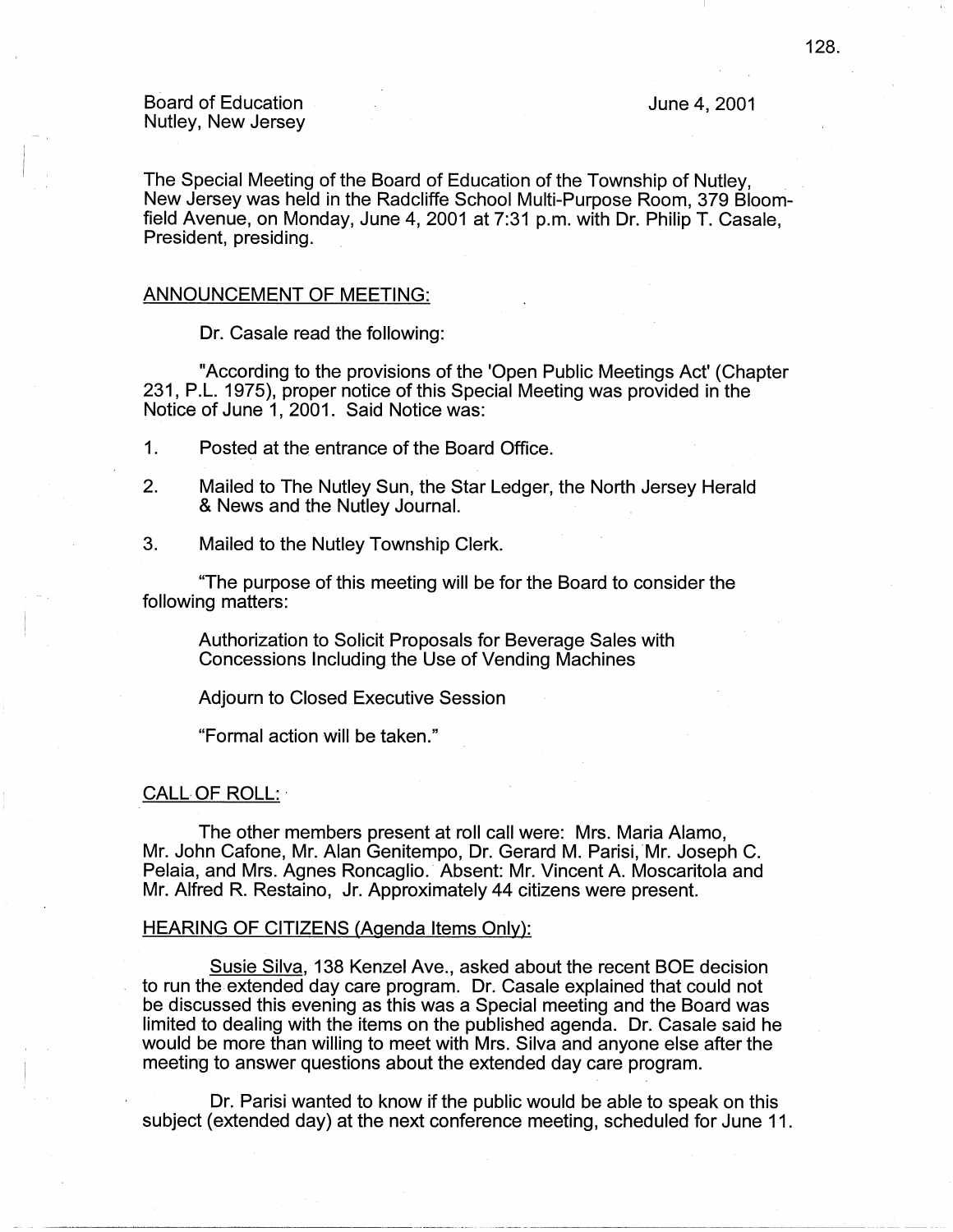There was a brief discussion about this, and Mr. Sincaglia and Mrs. Roncaglio noted that the public does not participate at conference meetings, although the meetings are open to the public. Mr. Sincaglia said he wanted to check the Board's by-laws, but also said he thought the Board could choose to open the meeting to the public if it desired.

Dr. Parisi asked questions about the proposed resolution dealing with the possible impact on fund raising by student and parent groups. Mr. Sincaglia noted that the specifications did indicate exclusivity as far as a vendor's product, but not necessarily a mandate that the items be purchased directly from the vendor. He noted that it would be acceptable for student and parent groups to purchase beverages from places such as Costco or ShopRite, so long as they were the same brand. He also noted that this might mean that the cost was higher than if store brands were purchased, but that this was one of the expectations of soft drink companies who only want their products sold and consumed on school premises.

In response to another question by Dr. Parisi, Mr. Sincaglia said he could change the specifications to not reflect activity by school related groups that took place off-campus.

Mr. Genitempo asked about potential locations of vending machines, and after some discussion, Mr. Sincaglia said he could omit the listed location of the high school auditorium lobby at this time.

Mr. Cafone wanted to know if there was a reduction in revenues for student fund raising as a result of the higher costs, could the money provided to the district make up the difference. Mr. Sincaglia noted that the Board was free to do whatever it wanted with the money it received.

Dr. Parisi asked Mr. Sincaglia to comment about the sale of soda in the lunch program, and Mr. Sincaglia said that absolutely no soda could or would be made available during the school day. He further noted that machines accessible to students would not be functional until after school, regardless of what products they dispensed. He also pointed out that we would offer for sale through the cafeterias such items as water, ice tea, fruit juice, sports drinks, etc., the same as we do now.

Mrs. Silva asked numerous questions about the concept and the potential benefits to the pupils and the school district. Mr. Sincaglia pointed out that this idea had been discussed by the Board for several months, but that no formal decision to proceed had ever taken place. He further noted that the proposed resolution would be an expression of the Board's willingness to begin such a venture and also provide the means to do so by authorizing the solicitation of competitive proposals. He also noted that the district would receive benefits from direct sales as is done now; from a percentage of vending machine sales; and from fixed annual payments by the vendor to the school district. He said that there could be substantial financial benefits to the district as has been shown in many other school districts in New Jersey and other parts of the country.

He also explained that the way the district was proceeding was governed by the New Jersey Public School Contracts law, which only recently mandated that this type of arrangement be formally advertised for competitive proposals.

Mrs. Silva asked why we couldn't request that the prospective vendors offer items such as books or computers. Mr. Sincaglia reiterated that the district